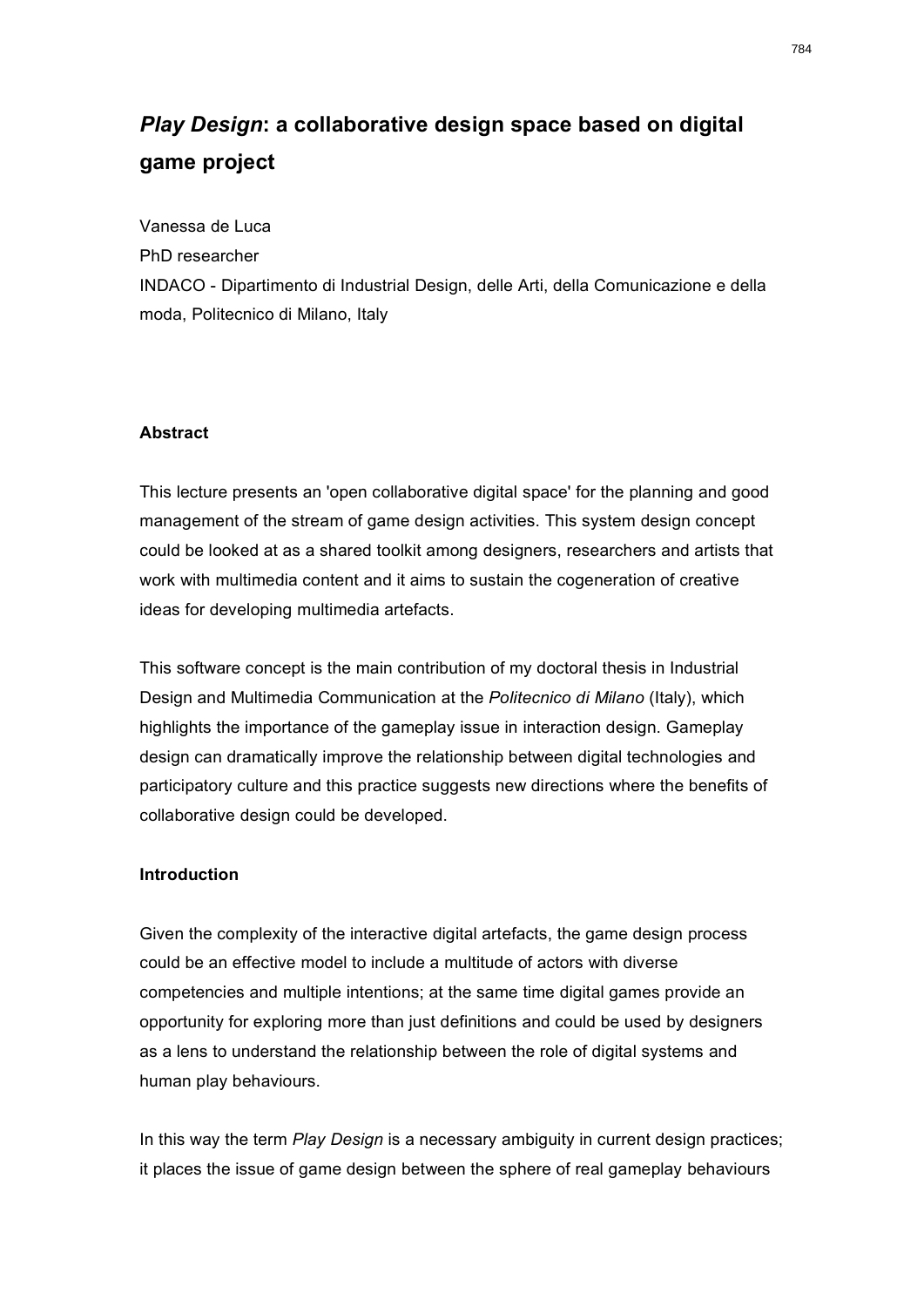and the sphere of mediated interactions. Play Design aims to extend the game metaphor beyond instrumental analogy, and to expose it as a teamwork ability to understand and organize complex, heterogeneous, dynamic realities of human interactions through digital systems.

As matter of fact, the world of interaction designers is linked to a large practice of experimentation in real and digital contexts and shows itself as a playground where practitioners - understanding systems and structures - embody methods and strategies that are fundamental to creative collaborative play. This argument demonstrates that designing and play are intensely interconnected activities; overlapping and complementary experiences are shaped by the instrumental and methodological evolution of creative design processes.

### **Motivation**

Game design is relatively new term, the aim of involving mind, body and emotions through virtual worlds and making the mediated interaction more pleasant and seductive, is not new. The Hingham Institute Study Group on Space Warfare and their *Theory of Computer Toys* (Graetz 1981), the design philosophy of Ray and Charles Eames 'fascinated by play and pleasurable ways of learning' (Kirkham 1995: 146), and currently the William Gaver's *Ludic Design* (Gaver 2002) are paradigmatic cases that show the historical and cultural importance of play concept in design practice. I am referring to the multiple interpretation of gameplay as a process of mutual learning - where people and interaction technologies are profoundly intertwined - as an attitude, in which designers act and as a catalyst for design methods and co-operative tools.

Even if Interaction Design and Game Studies were born as interdisciplinary fields based on well-defined and organized practices, designers, during the design stage, are constantly involved in transforming and using tools and communication languages in a creative way. Thus tools and techniques depend on their consolidation in a long-term use and from the design and research focus of interest. This uncertain process is stressed in the traditional fixed design methods and shows several critical steps: first, the collaborative concept definition, especially in innovative projects where the design situation is unexplored; second, the monitoring of project evolution, multimedia artefacts are complex puzzles where by changing something will make something else move and transform the whole. The third point is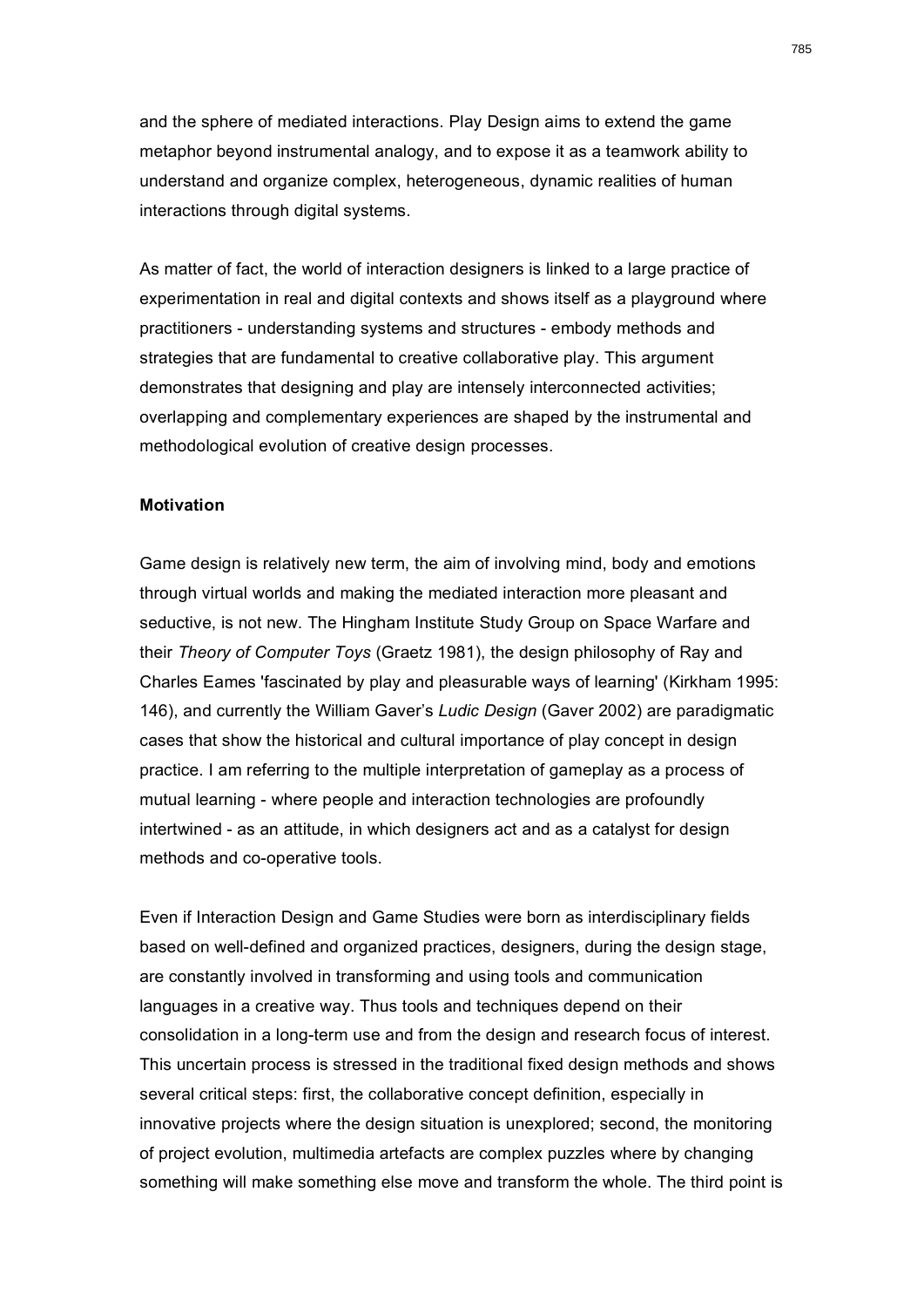the possibility to reutilise materials and solutions: icons, images and gaming interfaces are part of our culture and they are a great reference library to understand the users' collective imagination and interaction habits.

Nevertheless, in this pluridisciplinary and fragmented research field, although traditional game design practice discloses itself as a fragile and strict process that follows the efficient logic of production, the emergent and experimental design practices show that the game goal or 'solution' is not only to achieve an object or software but to create synergetic actions among people through actual technologies. These projects, well known as mixed or pervasive games, serious games and independent games, amplify the possibility of interaction design among real, virtual and digital worlds and above all they reawaken the social interpretation of game as a public place of potential actions (Caillois 1981).

The experimental game design perspective includes design as not only instrumental but also as a thoughtful and structured combination of actions, choices and decisions that can significantly influence the way in which the participants interact and organize themselves. This elastic process of ideas and competence negotiation has to be developed in a positive and meaningful way.

## **Making visible the collaboration activity**

All along, designing play activity is a seductive practice for interaction designers, but it's also a complex and larger design culture. It is profoundly merged with motivation, abilities and contexts both of the players and of the teamwork. The human ludic attitude of interaction depends on physical, cognitive and social states and it's hardly predictable and expected, indeed, people play games and digital systems in a personal way and share their experiences in unconventional places like blogs, forums and communities.

The traditional visual communication strategies aren't appropriate for the interactive project representation in it's whole complexity, and it is necessary to find other ways for improving dialogues among actors. The project communication has to be a hypertextual project itself that works with movies, texts, tags, images and so on. In order for a design activity to encompass all these reflections, we need to promote a breathing space towards a collaborative creation process. This perspective has to take into account the clarity of the communication openness and the project legibility.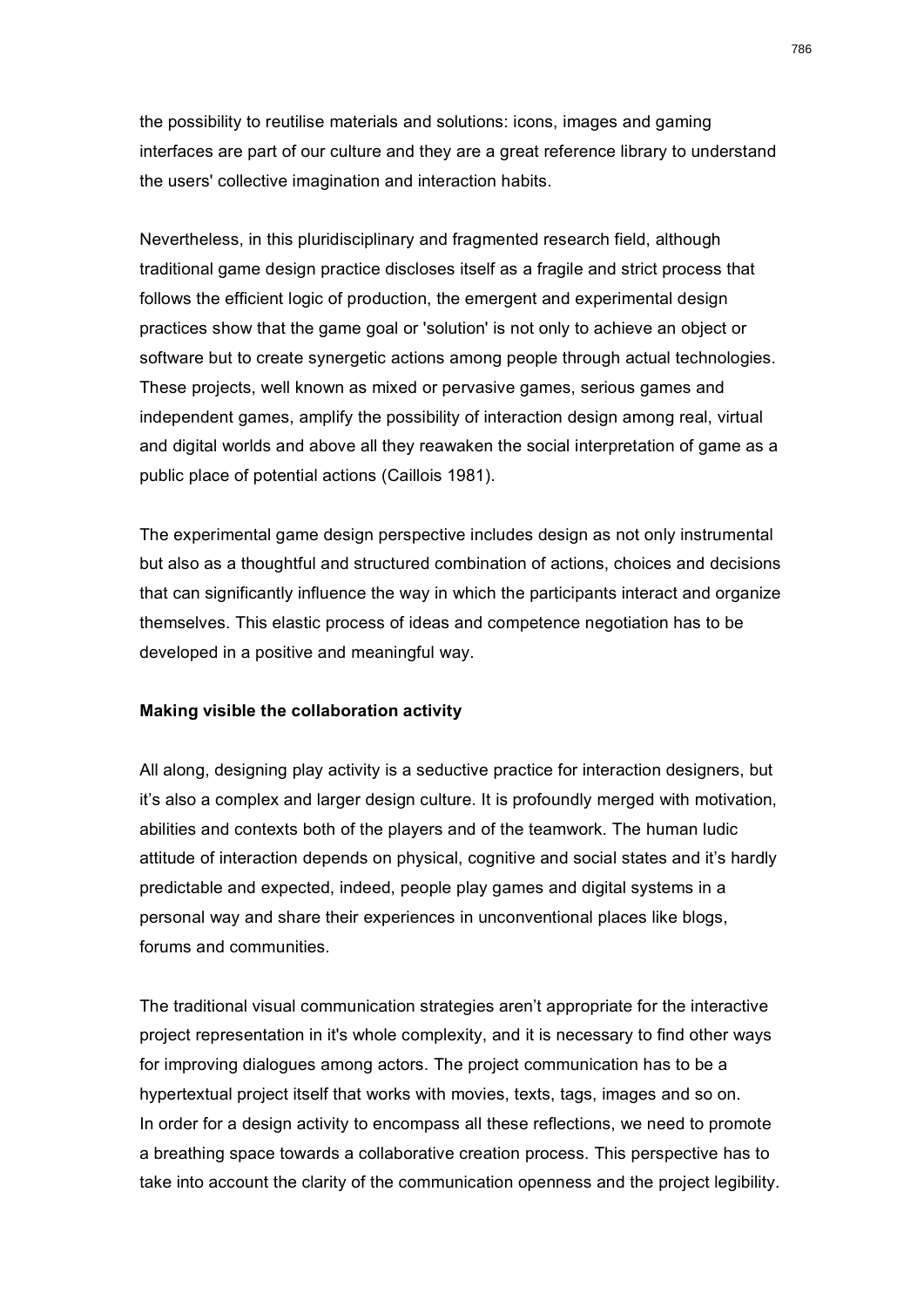For that reason I have focused the discussion about a development system that allows an appropriate time for design thinking in advance.

Nowadays the quality of overall working experience remains in the capacity of the team to enhance the uniqueness of the different perspectives brought by the participants and to construct a mutual shared language. To support this collaborative and tacit practice, an open digital system could allow us to share, reusing our creativity through visual and digital materials.

### **Play Design system**

The purpose of the Play Design system isn't to push existent design instruments, but to allow the creative co-construction of methods and techniques during the design stage. For encouraging the dialogue between people, tools and understanding design situation, the system is shaped on the *design process formalization.* The design process considered, follows all the game design phases: from the abstract concept definition to the explicit development techniques.

All parts involved in the game design process can be used to stimulate creative thinking (Löwgren 2007), to augment and consolidate collaborative design methods and tools such as design situation framing, envisioning maps, visual conceptual landscapes and network structure understanding.

I have identified the critical steps of the process, mentioned before: visualizing ideas, the sketching process and the development process. These iterative loop phases could be supported by specific digital design tools, which participants could compose in relation to the specific design requirements. These modules allow framing ideas, sharing materials, and, to easily define and build the main properties of an interactive project.

The logic of composition follows the *pattern language*, pioneered in 1977 by Christopher Alexander (Alexander 1977). As well as architectural patterns clustering frequent design problems, likewise game patterns help in the analysis and building of interactive projects upon recurring game design arguments and activity. I suggest three kinds of patterns: construction elements, dynamics and relationships. As De Bono suggest 'the brain is not designed to think but to set up routine patterns of perception and behaviour and to make sure we do not deviate from these' (De Bono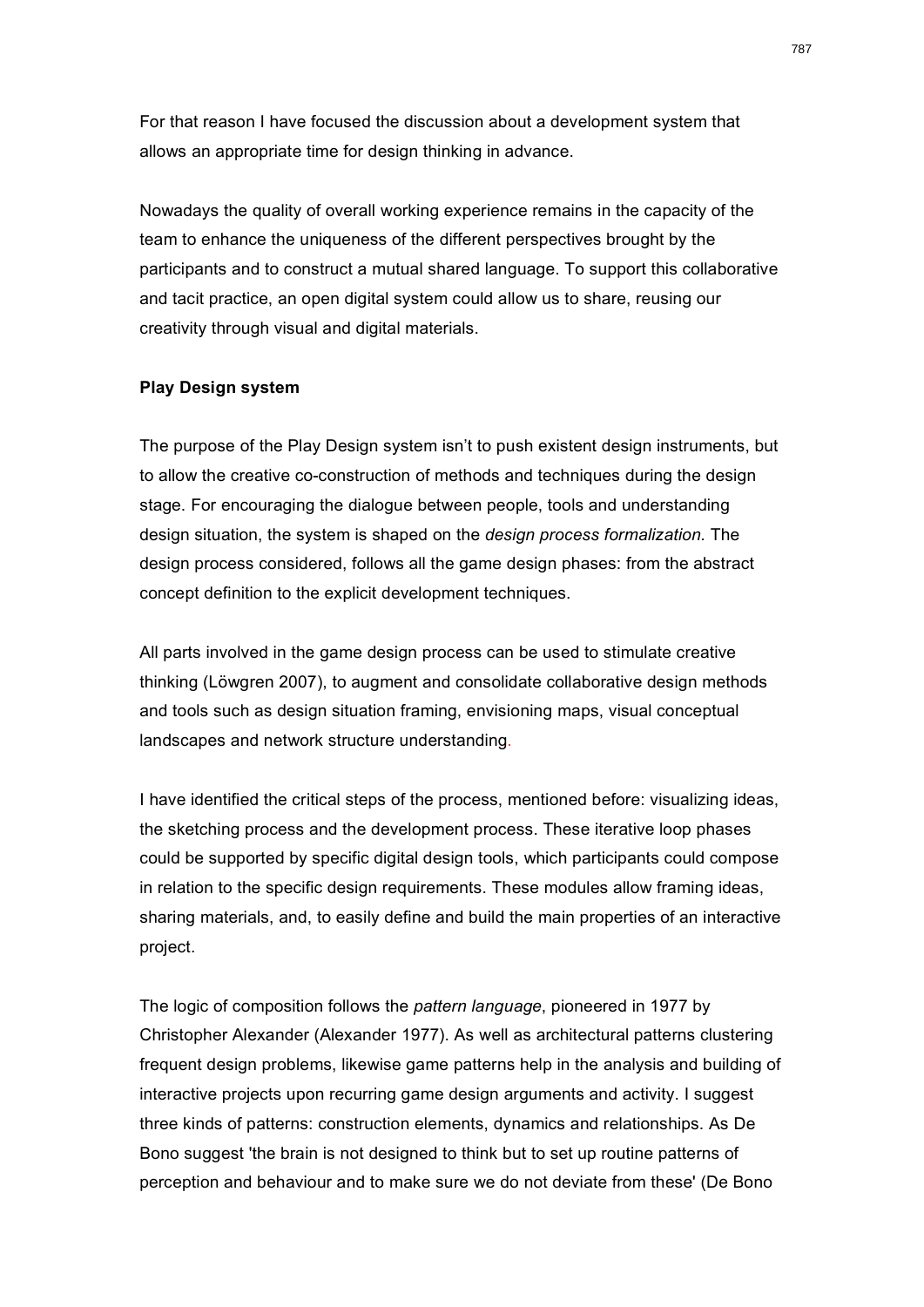1995: 12). Designing by patterns permits the organization of complex systems and focusing teamwork attentions.



Figure 1. Archetypical game design pipeline composed by activity patterns. This image shows a possible design framework formalized in a sequential way. Each design process could be looked as unique consisted experience, managed by how participants match patterns and learn from each other.

To press on I will present three design tools of Play Design system. First a 'dynamic visualization interface' that permits brainstorming participants to connect project materials in narrative sequences in order to create a suggestive interface that allows connecting materials and identifies the preliminary project definition.

Like digital hypertext, this dynamic visualization tool permits authors to connect texts with links and other media and to construct a new approach to picture design space. The act of composition and juxtaposition of project elements over a virtual table, allows participants to generate a narrative assembly that starts a fruitful dialogue between physical and semiotic as a textual collage (Lunenfeld 2000: 160).

The second tool is a 'whiteboard interface' for supporting the collaborative sketching process during the preproduction phase. Unlike classic whiteboard, this tool permits the working team to upload drawings, sketches, diagrams and all that is useful to the collaborative project definition. Among the functions, this system should support individual techniques, for this reason it permits starting communication sessions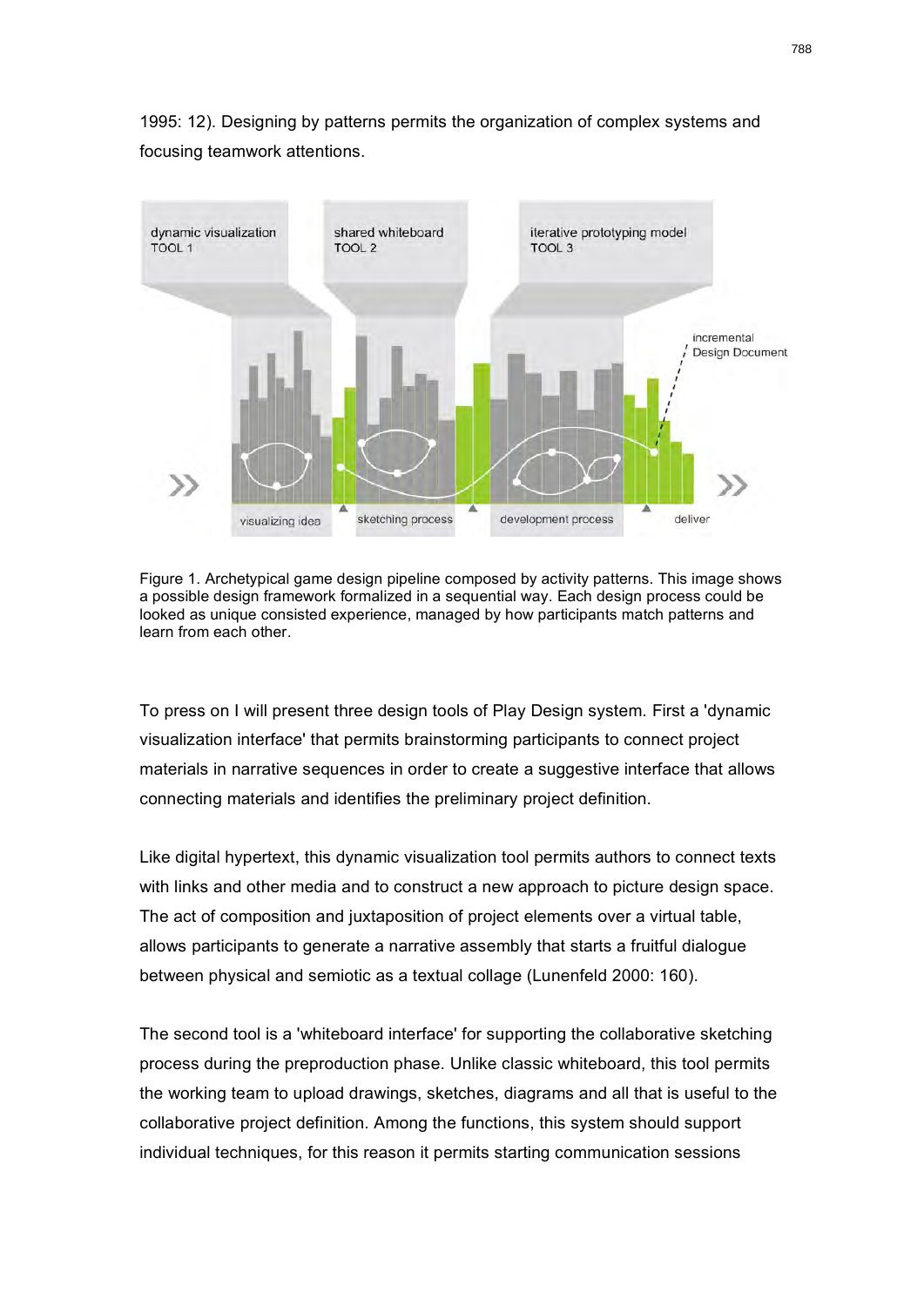where authors can add critical virtual marks, and save the design history until the approval state.

The third tool is an 'iterative development model', just like an incremental project document editor that facilitates involved subjects, monitoring project development and testing. Designers, researchers and artists could implement several techniques of the player's participation and observation, like Ethnography or User Centred Design, for this reason gameplay design process needs iterative authoring systems that enforce the design processes through collaboration demonstrated by wiki logic. An open system conceived like this, permits the reuse of objects and arguements which enrich the diverse design perspectives involved.

#### **Conclusion and open points**

The discovery of the work team's similarity with the players' shows the gameplay design practice as a privileged place where designers, researchers and artists can share visions and tools, envision scenarios for interacting and draw tactical collaborative action strategies.

My concept intends to foreshadow the Play Design notion as a way of supporting the collaborative imaginative process by digital systems and to suggest an alternative key to reach the wanted synergy between ludic research and open design practices for the design of interactive multimedia artefacts.

Today's emergent experimental game design practices are early signals of a transformation process in creative activities and ludic interaction attitudes. The software concept discussed is a suggestion for playing with design tools that will reduce the rift between technical knowledge, hypertextual logic and human communication practices.

The open points of this research are: to sustain the research field interested in the relationship between play and design; to offer design tools suitable for the management of the interactive multimedia collaborative projects; and to share the contents of the project in order to reuse them according to research intentions. Future specific works on the Play Design digital system could help the collaborative teams in several ways: consolidating the co-operative design methods and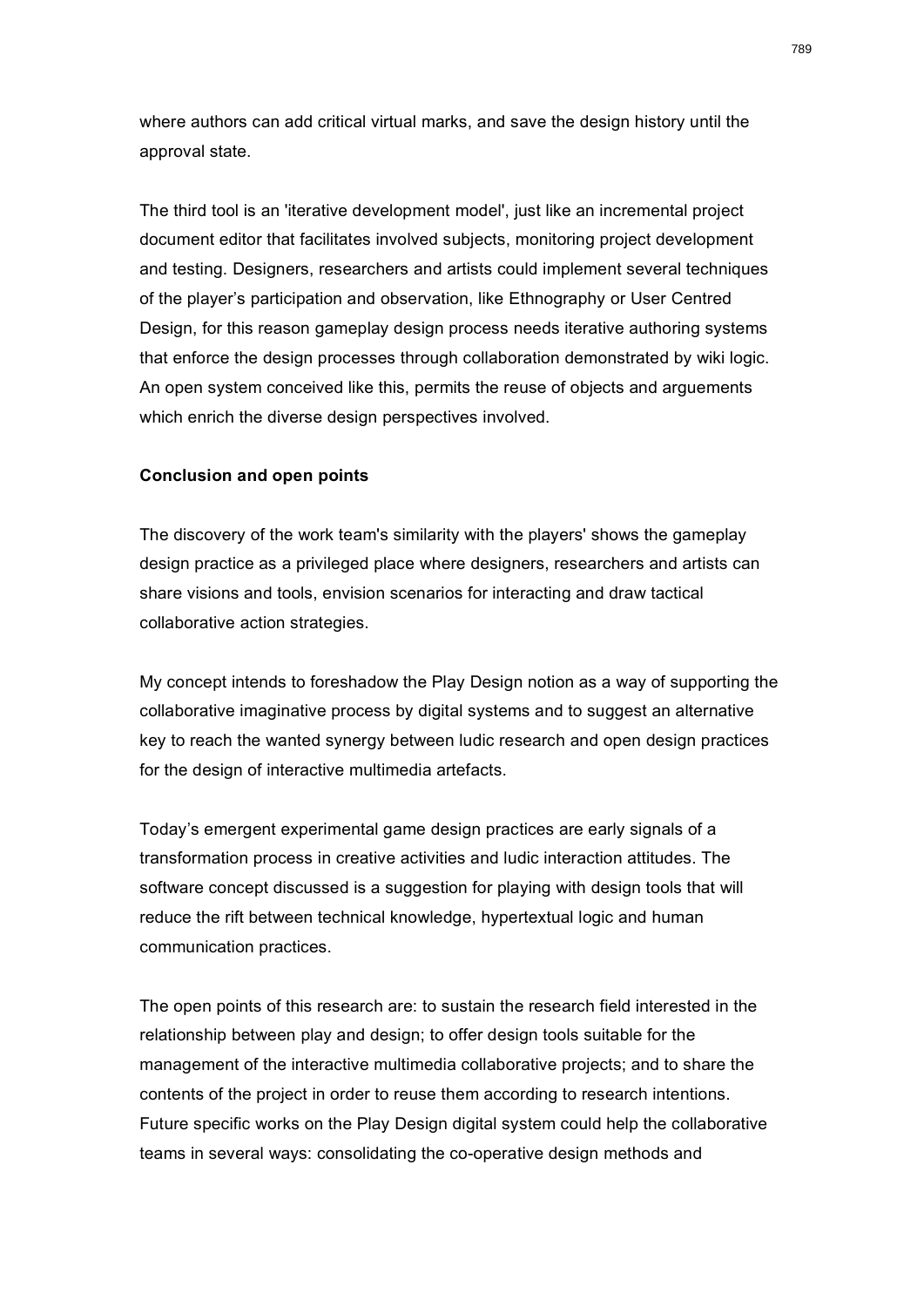articulating the dynamic operative image of complex interactive projects as well as managing multiple design teamwork.

#### **References**

Alexander, Christopher, et al. *A Pattern Language: Towns, Buildings, Construction*. New York: Oxford University Press, 1977.

Caillois, Roger. *I giochi e gli uomini. La maschera e la vertigine*. Milano: Bompiani, 1981.

De Bono, Edward. "Serious Creativity." *Journal for quality and partecipation* 18.5, 1995: 12-18.

De Luca, Vanessa. *Play Design. Il gioco come modello per la progettazione collaborativa dell'interazione*. Phd Diss. Politecnico di Milano, 2009. Unpublished.

De Luca, V., Pillan, M., Bertolo, M., and Aureggi, M.. "Training new designers for interaction: GINA, a game design workshop for improving sensitivity toward interactive dynamics and synaesthetic perception". *Proceedings of 8th European Academy of Design Conference*. Aberdeen (2009): 347-351.

Gaver, William. "Designing for Homo Ludens." *I3 Magazine* 12 (2002): 2-6.

Graetz, J.M. August, "The Origin of Spacewar". *Creative Computing Magazine*, Aug. 1981. Web <http://www.wheels.org/spacewar/creative/SpacewarOrigin.html>. 27 May 2009.

Kirkham, Pat. *Charles and Ray Eames: designers of the twentieth century*. London: MIT Press, 1995.

Löwgren, Jonas. and Stolterman, Erik. *Thoughtful Interaction Design: A Design Perspective on Information Technology*. Cambridge: MIT Press, 2007.

Lunenfeld, Peter. *The Digital Dialectic: New Essays on New Media*. Cambridge: MIT Press, 2000.